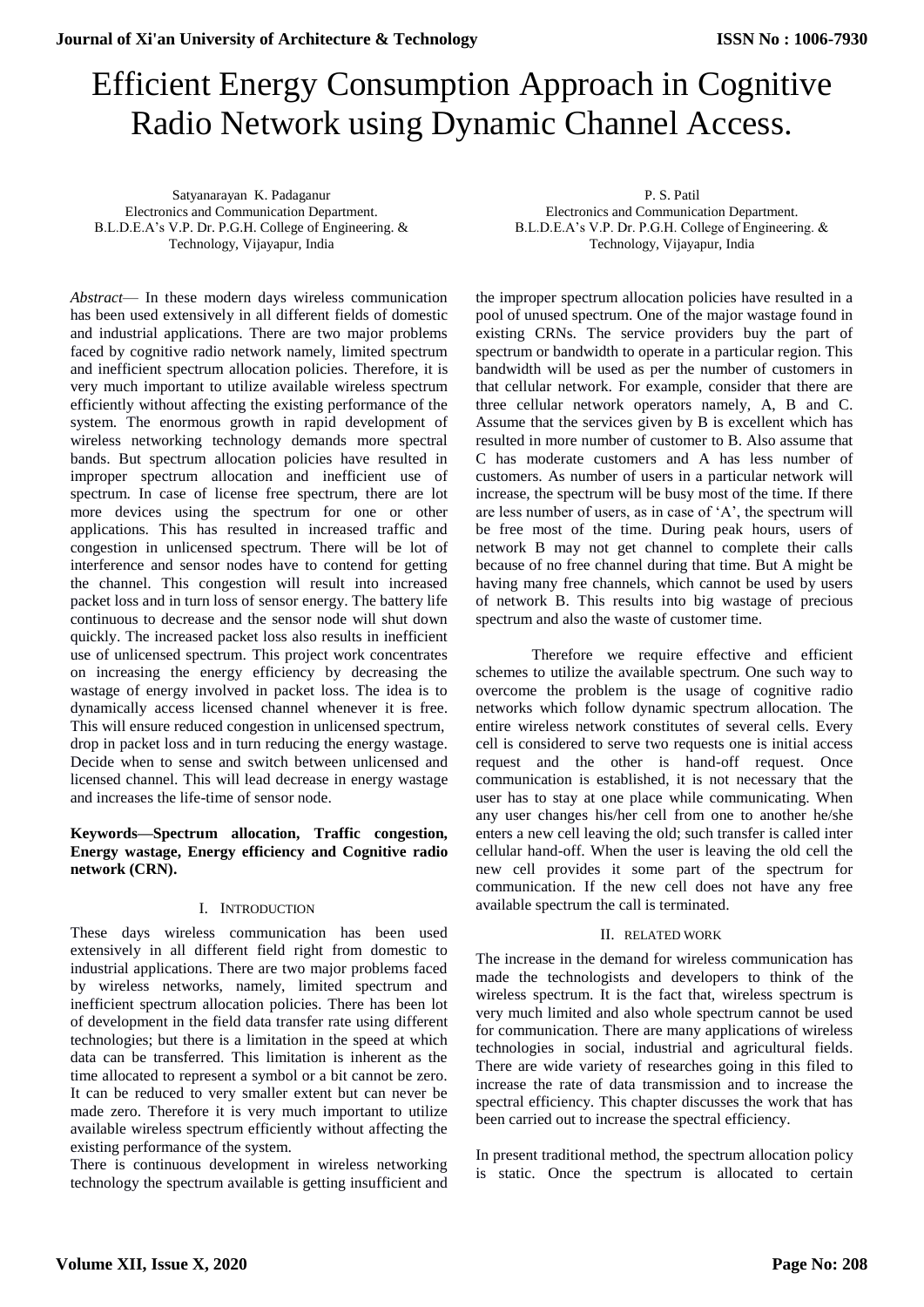# **Journal of Xi'an University of Architecture & Technology**

application, such has TV or radio broadcasting; it cannot be used for any other purpose. The available wireless band is separated into two types; licensed and unlicensed bands. Licensed band will be given to particular user or group that cannot be used by any other persons or group. But most of the time this licensed spectrum will not be occupied fully, resulting in wastage of valuable bandwidth. This can be best utilized by making use of dynamic spectrum allocation policy.[1] In a paper titled "Exploiting Mobile Crowd sourcing for Pervasive Cloud Services: Challenges and Solutions" the authors have worked on the implementation of mobile crowd sourcing. The architecture used in this method cannot be applied on cognitive radio networks. This method will not address the issues with energy consumption during increased packet loss rate. [2] In a paper titled "Cooperative Spectrum Access towards Secure Information Transfer for CRNs" the authors have discussed the security of primary users while giving the access to the secondary users of the CRNs. In this method, the primary user will be involved in cooperating between two secondary users. As per the CRN, the methodology should not affect the primary user activities on its network. [3] This paper mention the problems of multimedia routing in CRN by proposing a cluster-based solution. Clusteringis exploited to manage dynamic spectrum access and QoS routing for multimedia CRSNs. This method will cluster the available spectrum based on the transmission power requirement. When adopted this method for CR networks, there will still be unused spectrum because of the clustering. Whenever there better channels in other clusters, it cannot be used even though the CR user has increased packet loss in its cluster. [4] In a paper titled "Data Gathering Optimization by Dynamic Sensing and Routing in Rechargeable Sensor Networks" the authors have used dynamic sensing and routing problems to balance the energy. There are several advantages in fixed allocation; the important one is no interference for the primary user from secondary users or unlicensed users. But it increases the waste of spectral bandwidth. There have been many studies which have proven inefficient use of spectral bandwidth [5][6]. As per the study in [7] most of the licensed bands are localized to the area and are not used throughout the national and international level. This leads to reduced use of that band. And these licensed bands are very much suited for communication giving high bit rate and low error rate.

#### III. PROPOSED WORK

In this chapter system design has been discussed assuming group of SNs given by  $N = \{sn1, sn2, sn3, \ldots, Snn\}$ . These N nodes are spread over the cognitive area as shown in figure 1. The total cognitive area is divided into number of clusters as shown in figure 1. Every cluster will have a cluster head through which all the data of sensor nodes has to be forwarded to sink node. There is one sink node in area of interest considered. Channel Head is short called as CH, Cluster Member is called as CM and primary user in short called as PU.



Figure 1: Architecture of cognitive radio sensor network

As per the application necessity, every SN continuously senses surrounding atmosphere and regularly sends the messages to sink node. The time duration between sensing the data to forwarding the same to the sink node will be categorised into different data periods. The data periods are the datasensing, data-transmission, and sleeping durations. All the sensor nodes are grouped into number of clusters given by  $L=$  L1, L2, .... Lm}. Each and every sensor node will be a member of one or other cluster and will send the data to the sink node through the particular cluster head.

The significant objective of project work is to save the energy consumed by the sensor nodes of the cognitive radio network. The energy consumed by the sensor nodes is divided into four parts.

First part is the energy consumed for spectrum sensing

Second is energy consumed in spectrum switching

Third is energy consumed in data transmission

Fourth and last part is energy consumed in data reception

Sensor nodes also need energy to configure the radio channel and to switch to new one. Let es be the energy consumed by the sensor nodes to sense the licensed channel and ew be the energy consumed in switching the channel. The energy consumed in data transmission is given by the equation (2),

$$
Ej, t = (Pj + Pj, c) . tj, x
$$
 (2)

where  $t_{i}$ , x is the data transmission time. Pj is the transmission power Pj,c is the circuit power at the sensor node j.

#### **Dynamic-Channel-Sensing and Accessing Scheme**

Figure 2 shows the time flow of cognitive radio sensor network. As discussed earlier in this chapter, there are 3 important phases, as data sensing, transmission and sleeping. Initially a sensor node undergoes into first phase and sense the environment around it and generates sensed data Aj and sends to the sink node. After properly sending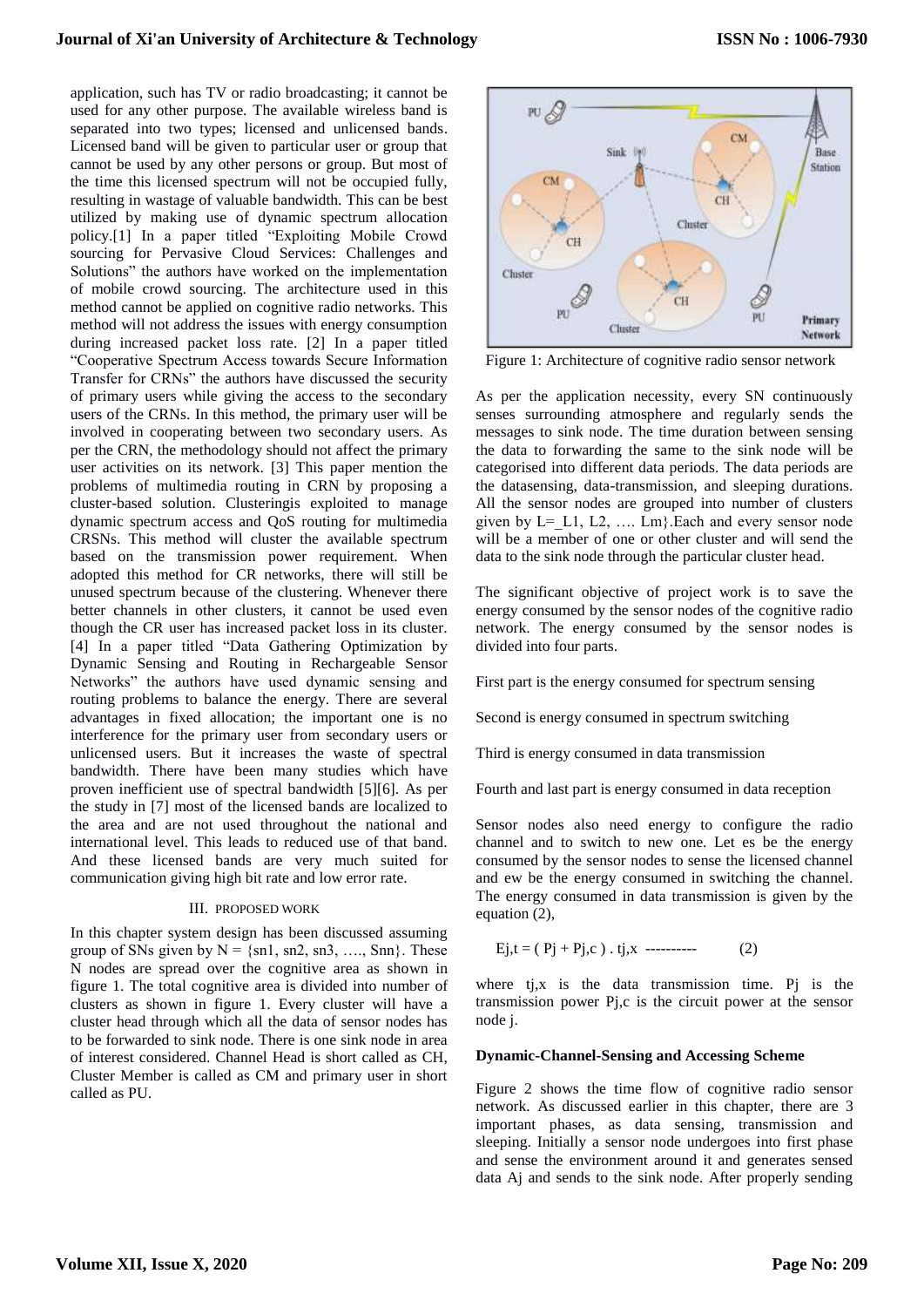the data generated by the sensor node, it foes into sleep mode to save the energy. The sensor node will be in sleep mode till the beginning of next data period.



Figure 2: The time flow diagram of CRSN

As the data transmission does not depend on other periods, the efficient data transmission can be given by

$$
A = \sum_{s_j \in \mathcal{N}} A_j
$$

This efficiency can be achieved by finding better decision to sense channel and accessing the same. There are two problems in data transfer as discussed below

a) In case of intra-cluster data sending, every cluster Li needs to take decision whether to sense the channel or not. The channel sensing has to be initiated only when the packet loss rate is high on channel C0. When a Li takes decision to sense access the licensed channel, the channel sensing and accessing methodology has to be formulated to minimize the energy consumption. The energy consumption will be minimized using the probabilistic way.

b) In inter-cluster data transmission, the same method has previous needs to be adopted to reduce the energy consumption. One of the important thing in inter0cluster data transmission is, the cluster head can adjust the power as per the requirement. So, here power level and the accessing scheme needs to be considered together to reduce the wastage of energy.



Figure 3: Procedures of the dynamic channel sensing and accessing scheme

The process of dynamic channel sensing and accessing has been shown in figure 3. Every cluster Li decides when to sense a licensed channel for sending intra-cluster data as per the packet loss rate of the default channel C0. Consider there are some channels C′ belongs to licensed channels in cluster Li those can be whenever packet loss in C0 is high. Here important thing is to find that channel which takes less energy for sending the sensed data in intra-cluster.

As shown in figure 3, initially the algorithm calculates the energy consumption Li by using the default channel C0. Later energy consumption of Li will be calculated by using the licensed channel Cx. Let  $E1,0(i)$  and  $E1,x(i)$  be energy consumptions of Li by C0 and Cx respectively. Once the energy consumption over all licensed channels in Li is calculated, next step is to find set C′ of better channels to send the data. If there are no channels in set C′ then all the data will be sent over the default channel C0 itself. In this case no channel switching will be done unnecessarily which will reduce the wastage of energy in channel switching compared to other methods. If set C′ is not empty then channels in C′ will be sensed one by one till an idle channel is found. If all the channels in C′ are busy, then as usual the data will be sent over the default channel C0.

Proposed work algorithm:

The algorithm runs on the sensor nodes which are responsible to take the decision of channel switching. The sensor nodes themselves start the process of channels switching. Mainly this process involves two parts; first one is channel selection and the second is channels switching. The detailed steps in the algorithm have been given below:

**Step1:** Take a cluster Li where i>0 and i<m m being the number of clusters

Step2: Find the energy consumed by intra-cluster data transmission using pre-assigned spectral band.

**Step3:** For a licensed channel Cx, find the energy consumed over the default channel for intra-cluster data transmission; where  $x>0$  and  $x<$ kn. Repeat step 3 for all kn.

**Step 4:** Find the list of all the channels which can be used in connections with secondary users.

**Step 5:** Find the expected spectral band set C' according to lower energy requirements, and reorder C' according to increasing order of energy consumption by the channel. **Step 6:** kn=1;

while kn<=number of channels in C' do

Sense the knth channel Ckn of C'

if Ckn is idle then

go to step --;

end if

 $kn=kn+1$ :

end while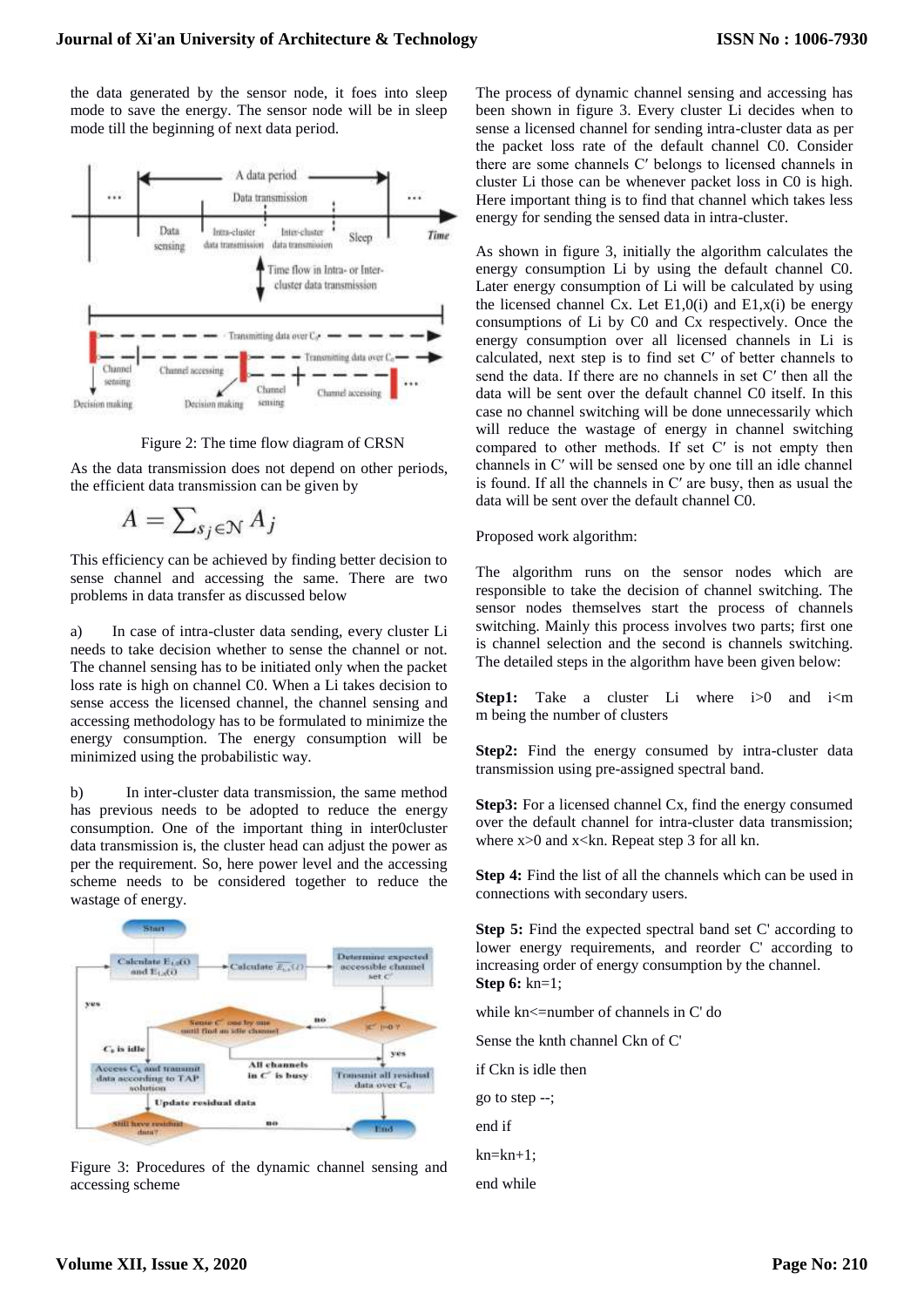**Step 7:** if C'=0 and kn > number of channels in C'

Send the remaining intra-cluster/inter-cluster data over the default channel *C*0;

## **Step 8:** else:

Transmit the intra-cluster data over the channel *C kn* , and allocate the transmission time *t j,kn* to each sensor node;

**Step 9:** if *Ckn* is expired and the intra-cluster data

transmission of *Li* is not completed then

go to step 2;

**Step 10:** end of for

The above steps give the details of the proposed methodology adopted in this project. One of the very important assumptions that has been made in this project is the processing power SNs. If the SNs do not have the enough processing power, then this algorithm cannot be run to determine the good channel having less packet loss rate. Even though this algorithm is simple, sensor nodes needs to have at least enough processing power and the memory to store the channels' parameters.

## IV. RESULT AND DISCUSSIONS

As per the implementation details, the tests are done using the NS2 and the result obtained so are shown using the various graphs. Figure 4 shows the first screenshot taken while executing the tcl script written towards implementation of the project methodology. The tcl script will be run on NS2 installed on Ubuntu 16.04 operating system. As shown in the figure 5, initially all the network parameters such as data transmission power level of sensor nodes, maximum power level of cluster head, power efficiency of RF amplifier, etc. will be set as decided by the user. Results of the proposed methodology can be obtained by using different set of parameters to check the advantage of the proposed methodology.

After entering the all required parameters, algorithm of this methodology will select two different bandwidths; one for licensed channels and the other for the license-free channels. Both bandwidths will be separated enough to avoid any interference. Later based on number of sensor nodes considered, they are grouped into different clusters as per the neighbour nodes and the energy associated with the sensor nodes. This process of grouping the sensor nodes has been shown in figure 5. Here there are six clusters having enough sensor nodes called the cluster member. Cluster head, sink node can also be observed in the screenshot of the figure 4.

Once the sensor nodes are grouped into different clusters, they will be allowed to communicate within or outside the clusters taking help of cluster head.



Figure 4 : Screenshot showing the clustering of the sensor nodes

If data has to be transferred within cluster, i.e. intra-cluster data transmission will be done directly by the cluster member itself. Whenever the data will be transferred to the sink node, cluster member will take help of cluster head. Any data outside the cluster will be transferred only through the cluster head. This has been shown in screenshot figure 5.



Figure 5 : Inter-cluster and intra-cluster data transmission.

Whenever packet loss is high on default channel, the secondary user senses the licensed band and if any channels are idle, it will access that and switch to that channel to transmit the remaining data. In case of existing methods, the channels will not be arranged as per their energy consumption, they will be accessed as per average energy consumptions of any cluster Li. As expected, this may result in getting a channel which is worse than the previous unlicensed band. Whereas in proposed methodology this will be overcome by listing the channels based on their energy level. Figure 6, shows graph using which one can